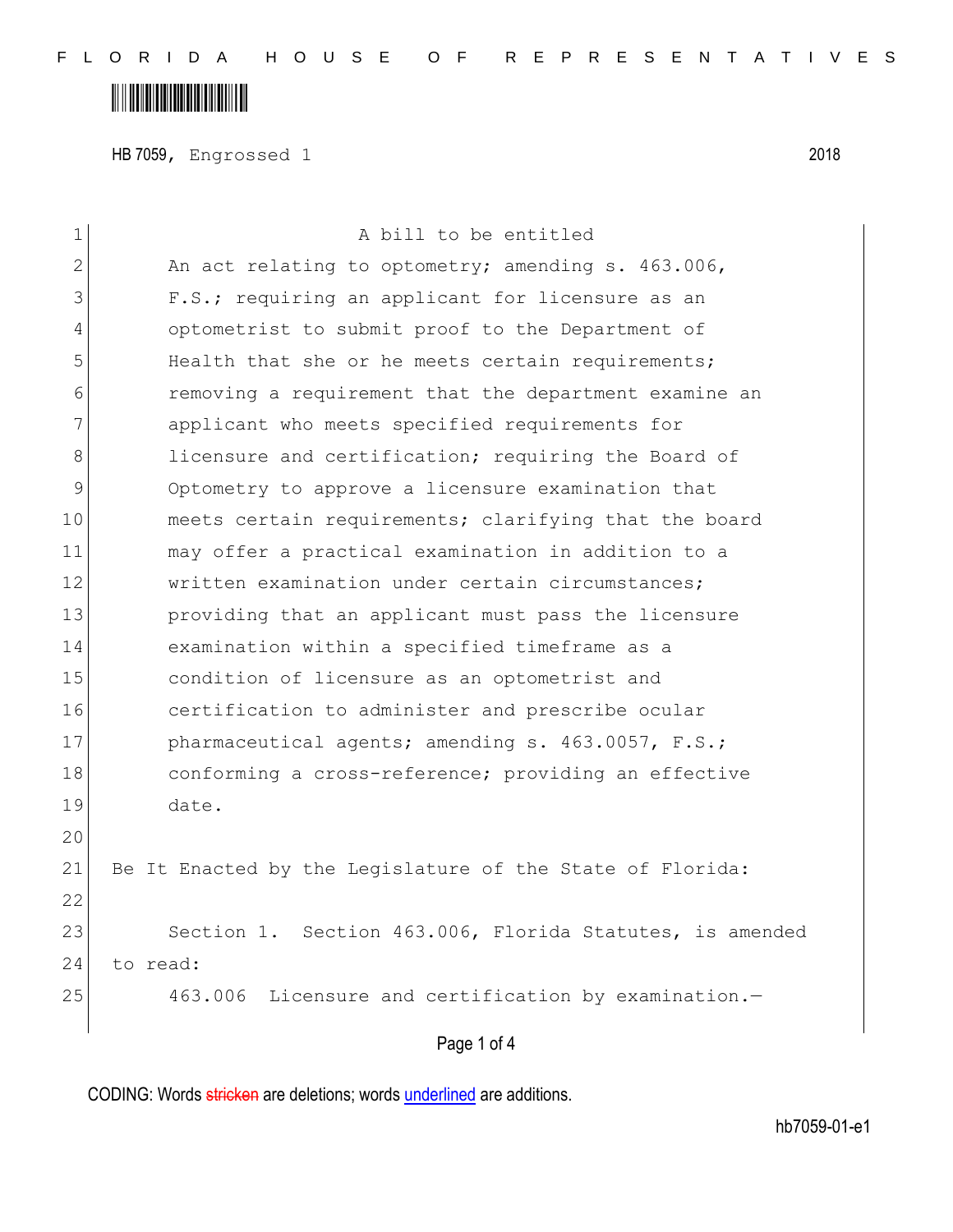F L O R I D A H O U S E O F R E P R E S E N T A T I V E S

# 

HB 7059, Engrossed 1 2018

26 (1) Any person desiring to be a licensed practitioner 27 pursuant to this chapter must shall apply to the department and 28 must submit proof to take the licensure and certification 29 examinations. the department that she or he shall examine each 30 applicant who the board determines has:

 (a) Has completed the application forms as required by the board, remitted an application fee for certification not to exceed \$250, remitted an examination fee for certification not to exceed \$250, and remitted an examination fee for licensure 35 not to exceed \$325, all as set by the board.

36 (b) Submitted proof satisfactory to the department that 37 she or he:

38  $\frac{1}{1}$ . Is at least 18 years of age.

 $39$  (c)<sup>2</sup>. Has graduated from an accredited school or college 40 of optometry approved by rule of the board.

41 (d)  $3.5$  Is of good moral character.

42 (e) 4. Has successfully completed at least 110 hours of 43 transcript-quality coursework and clinical training in general 44 and ocular pharmacology as determined by the board, at an 45 institution that:

 $46$  1.<del>a.</del> Has facilities for both didactic and clinical 47 instructions in pharmacology; and

48 2.b. Is accredited by a regional or professional 49 accrediting organization that is recognized and approved by the 50 Commission on Recognition of Postsecondary Accreditation or the

#### Page 2 of 4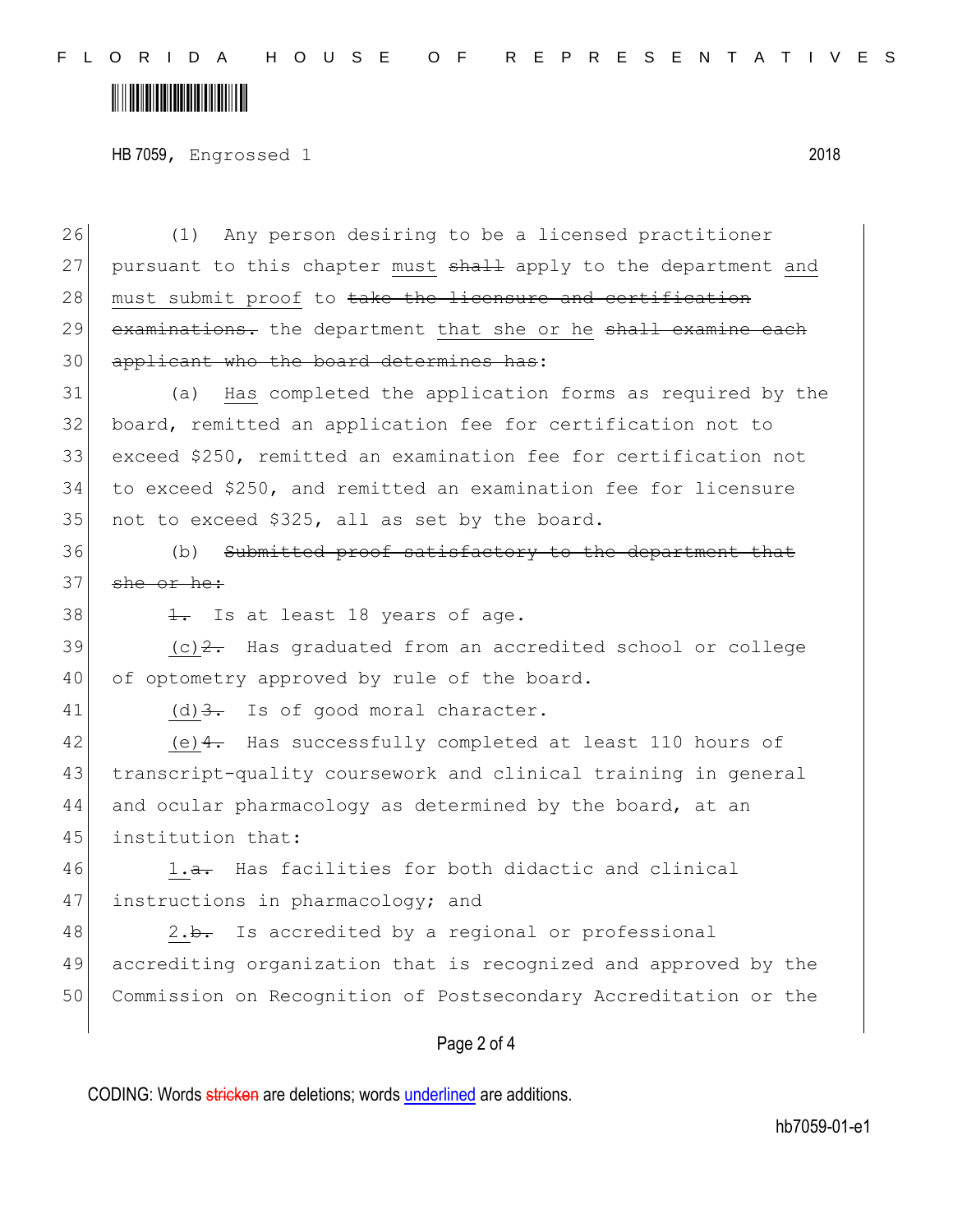### 

HB 7059, Engrossed 1 2018

51 United States Department of Education.

 (f) $\frac{5}{2}$ . Has completed at least 1 year of supervised experience in differential diagnosis of eye disease or disorders as part of the optometric training or in a clinical setting as 55 part of the optometric experience.

56 (2) The board shall approve a licensure examination 57 consisting  $shall$  consist of the appropriate subjects and 58 including applicable state laws and rules and general and ocular 59 pharmacology with emphasis on the use and side effects of ocular 60 pharmaceutical agents. The board may by rule substitute a 61 national examination as part or all of the examination and, 62 notwithstanding chapter 456, may by rule offer a practical 63 examination in addition to a the written examination.

64 (3) Each applicant who submits proof satisfactory to the 65 board that he or she has met the requirements of subsection  $(1)$ , 66 who successfully passes the licensure examination within 3 years 67 before the date of application or after the submission of an 68 application, and who otherwise meets the requirements of this 69 chapter is entitled to be licensed as a practitioner and to be 70 certified to administer and prescribe ocular pharmaceutical 71 agents in the diagnosis and treatment of ocular conditions. 72 Section 2. Subsection (3) of section 463.0057, Florida 73 Statutes, is amended to read: 74 463.0057 Optometric faculty certificate.-

75 (3) The holder of a faculty certificate may engage in the

Page 3 of 4